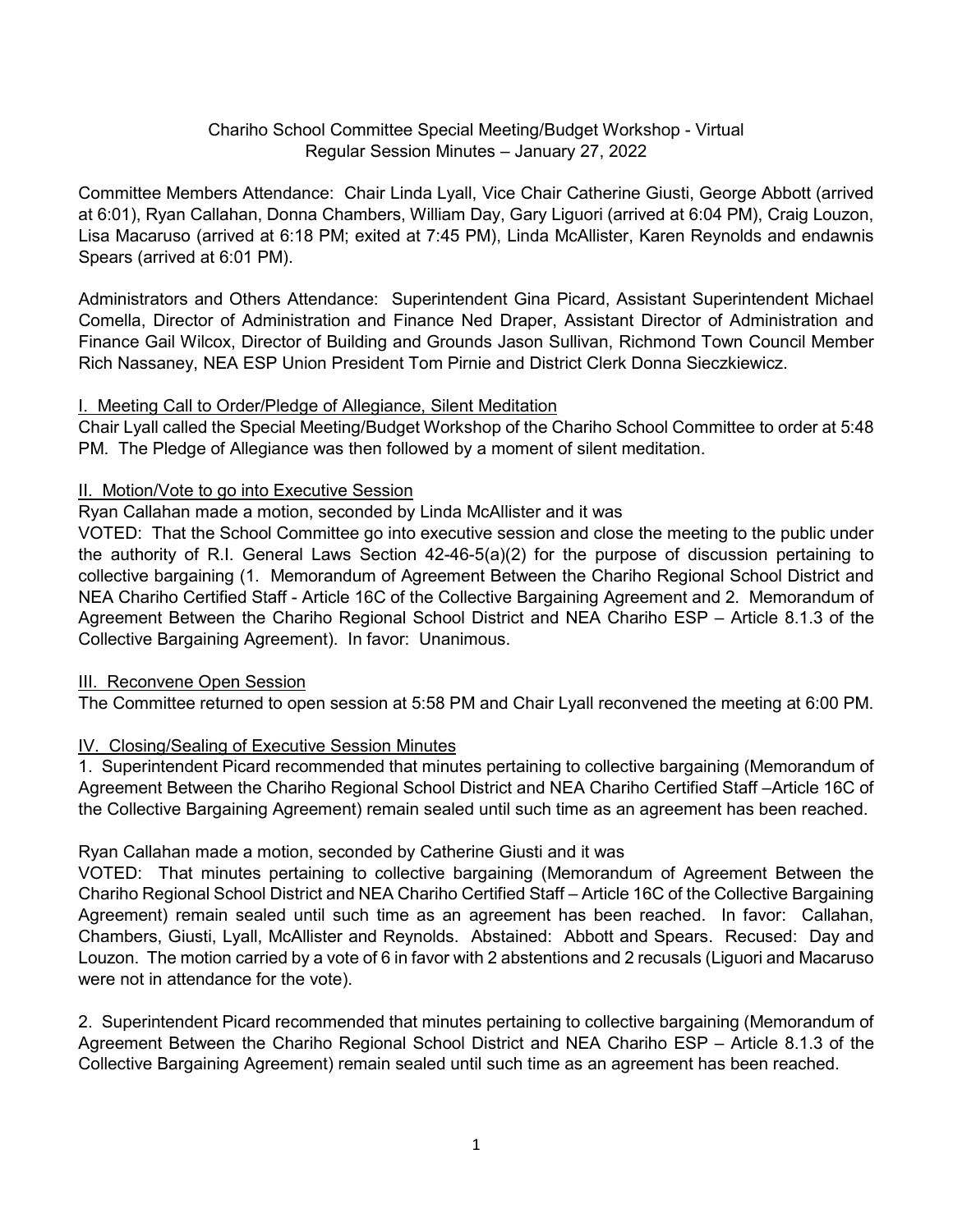#### Ryan Callahan made a motion, seconded by Catherine Giusti and it was

VOTED: That minutes pertaining to collective bargaining (Memorandum of Agreement Between the Chariho Regional School District and NEA Chariho ESP – Article 8.1.3 of the Collective Bargaining Agreement remain sealed until such time as an agreement has been reached. In favor: Abbott, Callahan, Chambers, Giusti, Lyall, McAllister and Reynolds. Abstained: Spears. Recused: Day and Louzon. The motion carried by a vote of 7 in favor with 1 abstention and 2 recusals (Liguori and Macaruso were not in attendance for the vote).

## V. Disclosure of Executive Session Votes

Vice Chair Giusti reported there was one vote taken in executive session; to return to open session. The vote was unanimous with Callahan, Chambers, Giusti, Lyall, McAllister and Reynolds voting in favor.

VI. Memorandum of Agreement Between the Chariho Regional School District and NEA Chariho Certified Staff – Article 16C of the Collective Bargaining Agreement – Superintendent Picard recommended approval of the Memorandum of Agreement Between the Chariho Regional School District and NEA Chariho Certified Staff – Article 16C of the Collective Bargaining Agreement.

#### Ryan Callahan made a motion, seconded by Linda McAllister and it was

VOTED: To approve the Memorandum of Agreement Between the Chariho Regional School District and NEA Chariho Certified Staff – Article 16C of the Collective Bargaining Agreement. In favor: Abbott, Callahan, Chambers, Giusti, Lyall, McAllister, Reynolds and Spears. Recused: Day and Louzon. The motion carried by a vote of 8 in favor with 2 recusals (Liguori and Macaruso were not in attendance for the vote).

VII. Memorandum of Agreement Between the Chariho Regional School District and NEA Chariho ESP – Article 8.1.3 of the Collective Bargaining Agreement - Superintendent Picard recommended approval of the Memorandum of Agreement Between the Chariho Regional School District and NEA Chariho ESP – Article 8.1.3 of the Collective Bargaining Agreement.

Ryan Callahan made a motion, seconded by Ryan Callahan and it was

VOTED: To approve the Memorandum of Agreement Between the Chariho Regional School District and NEA Chariho ESP – Article 8.1.3 of the Collective Bargaining Agreement. In favor: Abbott, Callahan, Chambers, Giusti, Lyall, McAllister, Reynolds and Spears. Recused: Day and Louzon. The motion carried by a vote of 8 in favor with 2 recusals (Liguori and Macaruso were not in attendance for the vote).

# VIII. Capital Projects FY22 – Adjustment to Security Lighting/Retrofit Project

Superintendent Picard recommended approval of the lighting retrofit project per National Grid and EW Energy Solutions in the amount of \$121,611 (per the memo from Ned Draper dated January 25, 2022).

# Craig Louzon made a motion, seconded by Ryan Callahan and it was

VOTED: To approve the lighting retrofit project per National Grid and EW Energy Solutions in the amount of \$121,611 (per the memo from Ned Draper dated January 25, 2022). In favor: Unanimous.

#### IX. Transfer of Funds from CMS FY22 Capital Allocations to Security Lighting/Retrofit Project Superintendent Picard recommended approval of the transfer of funds from the CMS FY22 Capital Allocations to be applied towards the Security Lighting/Retrofit Project.

Craig Louzon made a motion, seconded by Ryan Callahan and it was

VOTED: To approve the transfer of funds from CMS FY22 Capital Allocations to the Security Lighting/Retrofit Project. In favor: Unanimous.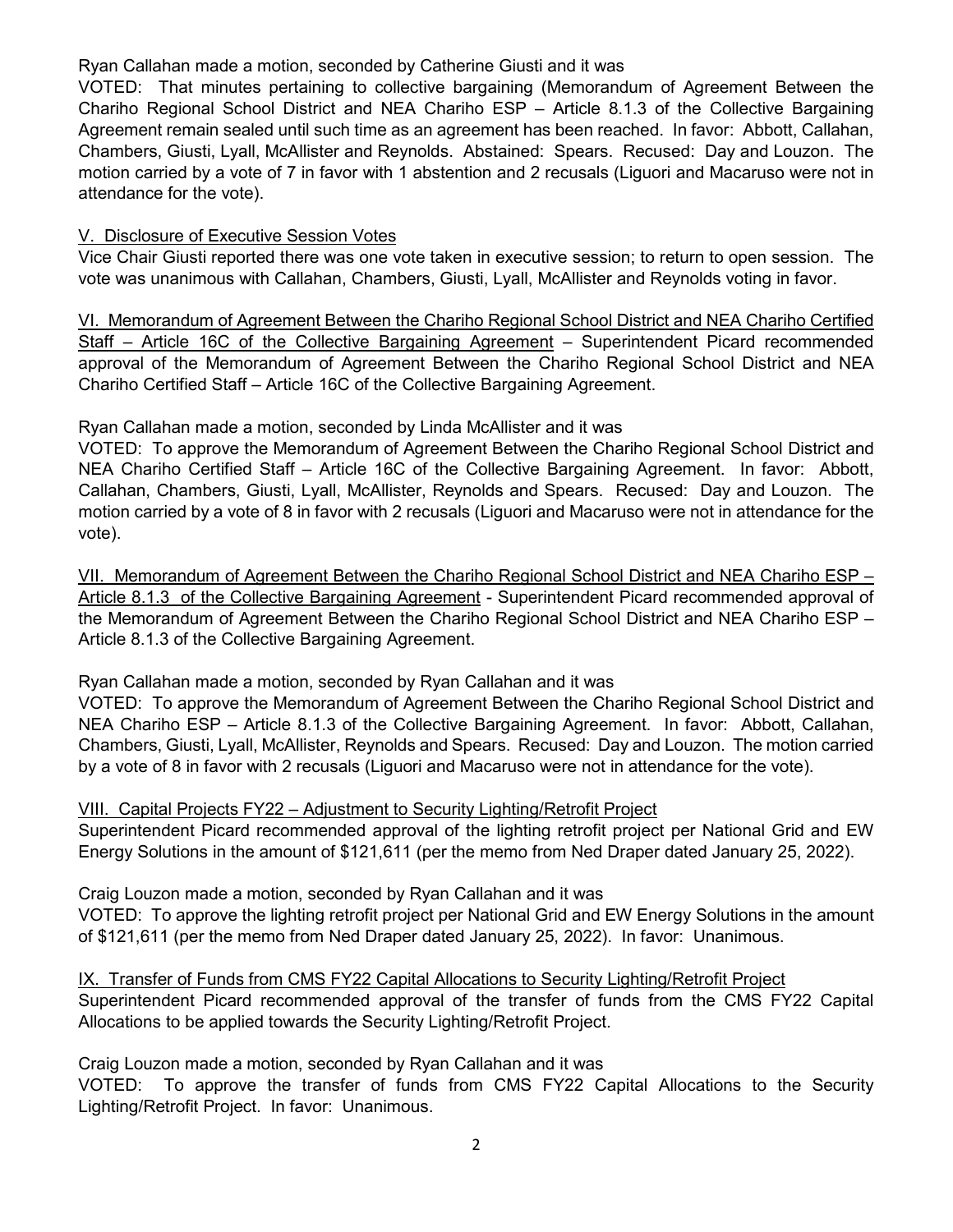#### X. Budget Workshop

1. HVAC Management, Costs, Alternatives – Per comments made during the Omnibus Meeting, Rich Nassaney from Richmond was invited to discuss HVAC management, costs and/or alternatives. The Superintendent added that Jason Sullivan is here as well. Rich thanked the Committee for inviting him. He toured the Middle School with Jason. He explained what happens to systems is that sweat builds up and coils get wet. Mold and bacteria can grow and then you have a problem. He commented that Sully does a great job taking care of the system. Ionization is a different way of treating the coil but the bacteria/ mold/mildew also get into the air. His system puts ionization into the duct and this takes dust particles in the air and causes them to stick together. This increases the efficiency of filters. Ionization also coats surfaces and will kill bacteria, mold and mildew there. George asked if ozone was produced in the process to which Rich responded "no, we are approved." Ryan commented that UVC lighting and filtration were mentioned and ionization reduces bacteria, mold and mildew, but nothing was mentioned about virus'. Rich noted that they are doing testing and have found this will kill the common cold. The technology is rather simple and he will keep his product name out of it as it is about the technology. There are multiple companies that manufacture this product. He explained the difference between what other companies sell and what he promotes. His  $2<sup>nd</sup>$  generation product looks like an airplane wing with lots of tiny brushes. There are 22 brushes on each stick and each stick pushes out 3 billion ions per second. You can use up to 4 sticks which would result in 12 billion ions per second being pushed out. The life span of his product is 12-15 years so the return on investment is far greater than putting in a light bulb. Whenever air goes, ions go putting billions out; continuously circulating and cleaning the air and ducts. Chair Lyall asked how this becomes part of the system; is it a stand-alone machine? Rich explained that they drill a small hole above the air conditioning coil. He noted that the machines the District received from Rhode Island Energy Management Agency (REMA) are UL867 approved which is good/fantastic. You just have to replace the filters where his product is installed in the duct work. Donna thanked Rich for the explanation and noted that since this is a budget workshop, what is the initial outlay to convert as this may save the District in the long term. Rich stated that he did not do the price quote and he referred the question to Sully. Sully replied that the quote for the Middle School was about \$35,000. Rich stated that this sounds like a huge number but you only replace it after 12-15 years. Donna asked Sully if he was able to figure out the ultimate savings over 15 years to which Sully replied that he did not do a price comparison/savings versus UV lighting. He talked with Gina about this and about similar products. They haven't committed to UV lighting. Chair Lyall added that the District would have to go out to bid and if Rich was interested, he would have to bid the project. Ned noted that at the last meeting, the SC approved a plan with the first step determining what tech is best. RGB's approach made them feel uncomfortable. We are at the point now when we can rely on the REMA units and use them for 1-2 years; then come back with a more robust planning for the Stage II application for housing aid. This will be due in about a year. Donna felt she was more informed due to Rich's presentation and he was thanked. Ryan questioned how is success measured; how do you measure the bacteria, mold, etc. in the air? Rich explained that an air study would be done. They would take a sample then come back after a system is installed. He then explained how his competition misleads consumers. His technology removes allergens so adults and kids with allergies will benefit as well. Bill stated that he read the Wilkinson Report (which includes a lot of advertising). There was no mention of the High School or CALA in this report with 99% of the report a boilerplate. We need to rethink this. We need to take a step back. What needs to be done without breaking the bank for staff and students? The Wilkinson Report is not worth the paper it is written on. Sully explained that they brought in Trane separate for the High School and CALA, the newest building, is already fitted with Murph 15 filters. Bill asked if Trane came up with the same stuff as Wilkinson to which Sully replied "no, the report was different." He will get a copy over to him. Ned stated that they shared the report with Rich and it is a boiler plate structure. We knew when we opened school that we would not get to the third level. We also knew we were not comfortable with the RGB approach; it was inefficient and we need more education on our end. We didn't get to the next step. Catherine noted how informative this discussion was but we are getting a little off topic. We need to be mindful of the Agenda and bring it back in to discussion on the budget. Chair Lyall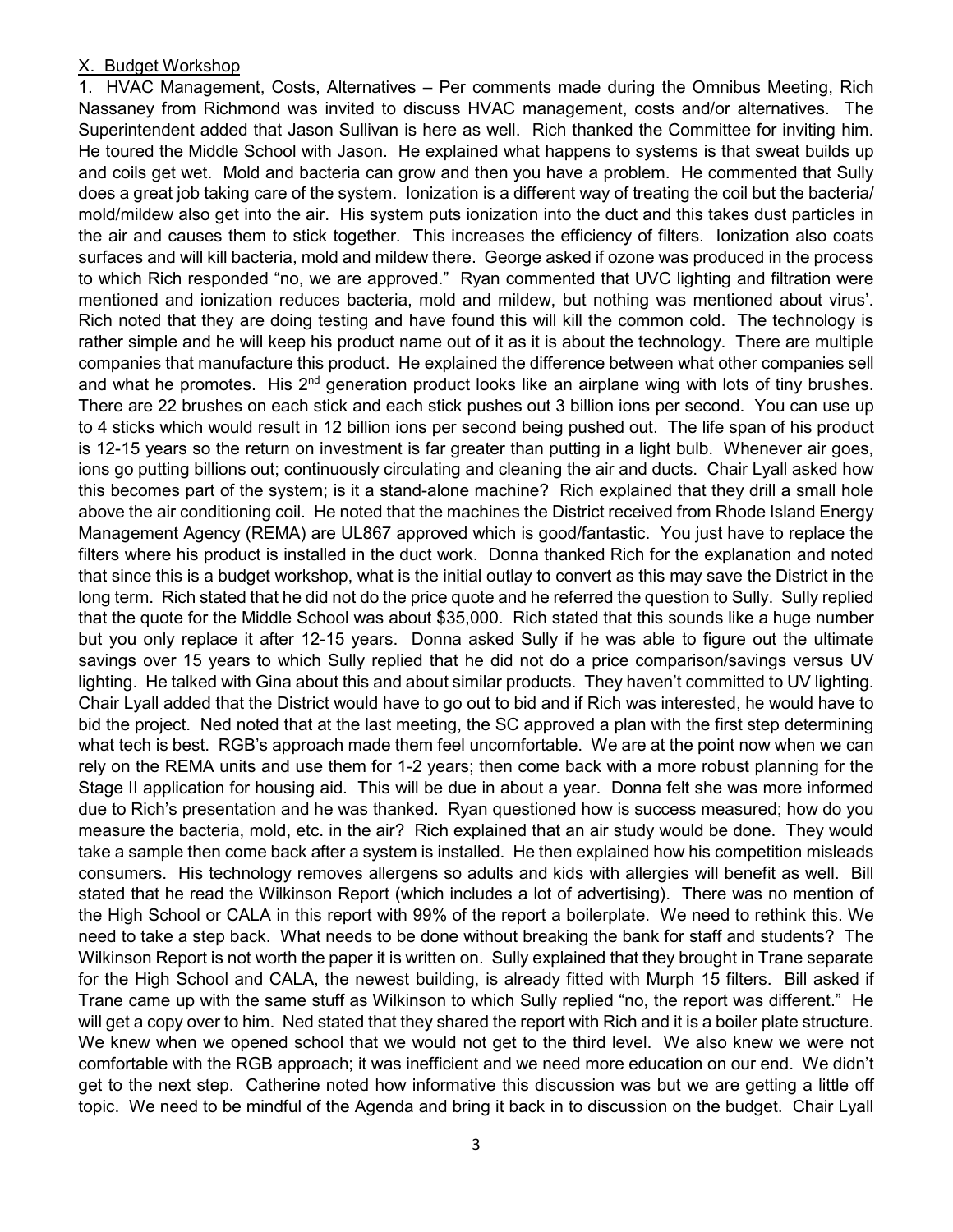thanked Rich for joining the Committee to which Rich responded that the whole point of his presentation was to give the Committee the best information to make educated, informed decisions; not just for today but for the next ten years. He did see in the Wilkinson Report that Murph 9 filters are what you should use in older systems. If you have any questions, feel free to call him.

2. Adjustments to Superintendent's Proposed FY23 Budget – Superintendent Picard provided updates. A letter has been forwarded to Senator Algiere and Representatives Filippi and Kennedy and they thanked us. Questions have been added to the FAQ. In the budget that was presented to you, PreK Tuition did not change. If you increase tuition, this would be additional revenue. Vision 2023 concludes next year and she feels this would be the opportune time to have a long-term conversation for PreK. Lisa asked all to look at the information from Ned before any changes are made. We have 50 PreK students receiving services and 30 who are paying tuition with 8.3 staff for 2022. When we think about this particular program, we are providing a service to our students. After we get funds for special needs' students, are we meeting budget or do we have a slight revenue? What does it actually cost? Ned responded that it would be hard for him to separate the cost as we are legally obligated to provide services and we have all types of learners. He can't divorce the two. Lisa asked if the tuitioned students were providing \$49,500 to the District to which Ned replied "yes". Lisa felt this was a value that cannot be priced out in having our community an inclusive one. How much does it cost for a student who leaves our District? If we start keeping our own preschoolers, can we see the benefit of them not going to Charter schools? It could be a return on our investment. Can we find a way to absorb the \$49,500 in our budget to offer preschool? She does not want to raise tuition and would like to provide a universal preschool here at Chariho. Linda McAllister commented that she heard \$80,000 would support tuition students. They pay a total of  $\omega$ \$49,000 which means we are already covering \$31,000. Karen noted there is a lot of talk at the federal and state level for preschool; can we tap into this to which Gina responded that preschool is not part of the funding formula. There is a lot of talk also bonus points when a building plan includes a universal preschool that would be open to everyone; not just those who are attending now. George reminded all that preschool is not covered by the Chariho Act which states K-12 students. Chair Lyall agreed it would be beneficial to the community. She would support not increasing tuition this year and explore options as to what we can create. Gary stated this is one area where he and Lisa agree and disagree. Lisa would like the District to absorb \$50,000 but we are already absorbing \$31,000 for this program so we absorb \$80,000 and this number will continue to grow. He agrees it would be a fabulous outcome if students remained here but that is speculation; there is no evidence. There is also no evidence that raising rates will force people not to come. It will remain an inclusive classroom. He understands the sentiment making it free for everyone but costs would have to be absorbed elsewhere. Maybe we can begin to close the gap and become more fiscally sound in all areas. endawnis was heartened by the opportunity to have more conversation about preschool in the future. Three of her kids have gone to Hope Valley PreK; the third is currently in the program. This has contributed to the fabric of the community and is a qualitative, important part of her family on their educational journey. She will recuse from voting on this because she is paying tuition but would support not raising tuition during a pandemic. They should plan out what direction they want to go with preschool. Bill stated that he does not need to remind Committee members that they have to prove to voters that they are watching out for their dollars. He has a problem with more giveaways. We need to find ways to keep this budget down. He cannot support not raising tuition. Linda McAllister added that she is an educator and philosophically believes in PreK. She also supports the District but agreed that they need to think financially about the District and what this means for us. She has to think along with Mr. Day. Incrementally they could do it over time but she is in favor of the increase. We are asking for a reasonable amount at this time. She would have to say 'no' to not increasing it. Ryan commented that he was interested in delving into this outside the budget season but for tonight he pulled journal articles and there is not a lot of data about the value of it. There are two aspects to the proposal. The first recommendation was to eliminate the two-day position and the second was to increase tuition by 15% of revenue. This program is already subsidized by taxpayers. Increasing the rate is the right thing to do. It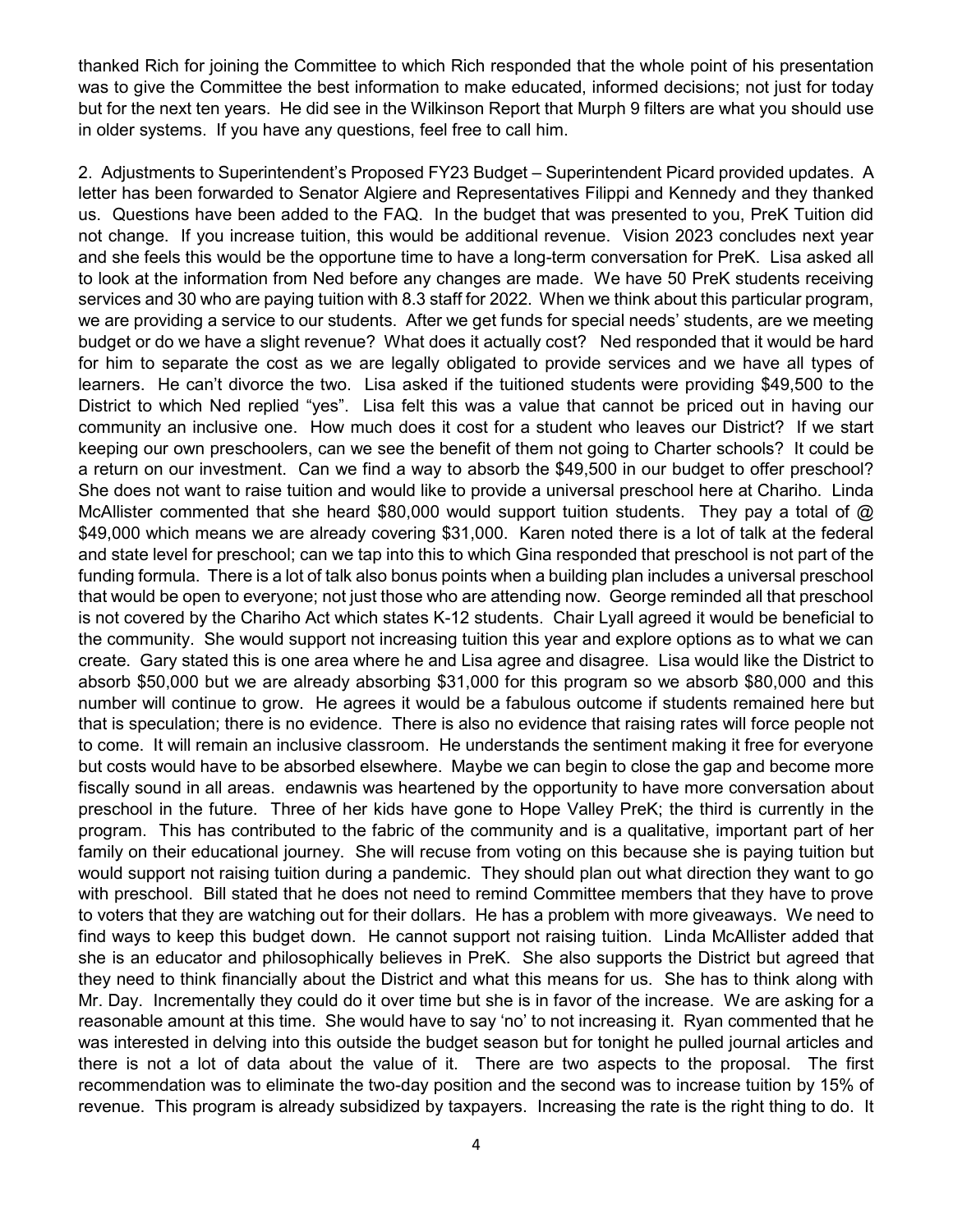keeps us below market. He is torn but is not in favor of going downward. He feels they should add an additional 15%. Lisa noted that is why they have a twelve-member Committee. She understands universal preschool and is looking at keeping the program the same as it is; do a lottery. A subcommittee can explore this. Another situation if you raise rates on preschoolers and they are a taxpayer, that means they are getting hit twice. This is not the time to reach market value. She would like to not raise tuition and develop a subcommittee to explore what it takes to run our preschool. Ryan responded that the way he looks at it, they are not double-dipping. They are acquiring services outside what is mandated. The entire Chariho District is subsidizing these families. He would like to make a motion to eliminate the two-day option for preschool and possibly put this on a School Committee meeting for a vote. Lisa again reiterated her concern. Taxpayers are absorbing the \$30,000 for a blended preschool for students with IEPs. If you don't consider the value, it sounds like we shouldn't have anything extra for kids with disabilities. Sometimes a community does have to absorb this \$30,000 to provide for these students. Bill noted that he is struggling with this. He hears from people who don't have kids in the system and never had kids in the system. He feels Lisa is throwing a guilt trip on them. We do support all kids but if it wasn't for Charlestown bringing in the votes, we wouldn't have a budget. He has worked privately and publicly for all students of Chariho and he is tired of having a guilt trip thrown on him. Linda McAllister stated she is an advocate for education and believes in preschool. We are not saying we are not going to do this; we are considering changing tuition to help our budget. She wants to make it clear; it is not about changing the program. This will help even things out in our budget and make it work a little better for the Chariho region. Gary agreed with Linda and Craig noted that he agrees with Bill. This is the 4<sup>th</sup> workshop and they haven't done anything. What Lisa is proposing will add to the budget. We need to pass the budget. Let's move on and address this in the future as he does not think this is an appropriate discussion for a budget workshop. He feels they are a little off topic. Chair Lyall felt it was a budget discussion. She emphasized that the budget will not change unless they increase tuition as that would increase revenue. Catherine appreciated the clarification. Lisa is not proposing to add to the budget now; the pandemic would not support raising it right now but maybe in the future.

Ryan clarified – we are at \$1.8 or \$1.9 million over the prior year to which Ned replied "yes". Ryan noted that he made a motion at the last meeting and withdrew it to go to a 2% fund balance. Ned also mentioned the 4.1% increase in healthcare and absorbing any increases because of our surplus. Ned noted that he spoke with the Superintendent and we have another opportunity there that we can look at (page 62 of audit) – non-spendable funds that have accumulated in healthcare and can only be spent on healthcare. We have a \$3.3 million fund balance which is very helpful. He is comfortable that the District could do \$250,000. Dental is self-insured as well. He recommends applying that thinking to dental – there is an additional \$35,000 they can use. He would, however, not make a habit of using this. Ryan stated that he doesn't typically like drawing down balances that have not already been inflated but feels, as a Committee, they could take all three options and cut  $@$  \$413,000 from the budget without affecting staff or programs. Catherine noted that she could support this as this is the right year to do it. She typically would not recommend it either so it is important that they do so with the caveat that they cannot do this every year. We shouldn't be comfortable in thinking that this could be done every year. Donna agreed with Catherine and Ryan. It is a good way to adjust the budget. Linda McAllister agreed with those who came before her. She could support this. Ryan stated that he would like to see the actual numbers to which Ned supplied the following: lowering the 4.1% healthcare increase to 0% would result in a savings of \$252,027; lowering the fund balance to 2% would add another \$143,137; and reducing the dental fund by \$35,000 would bring it to a total of \$430,164. Ned noted that he and the Superintendent have a couple more options to recommend. Ryan made a motion, which was seconded by Craig, to reduce the budget in the amount of \$430,164 as noted above. Lisa shared a concern that she is being asked to approve all three and she can't. She would prefer to vote on each one separately. Ryan withdrew his motion and Craig withdrew his second.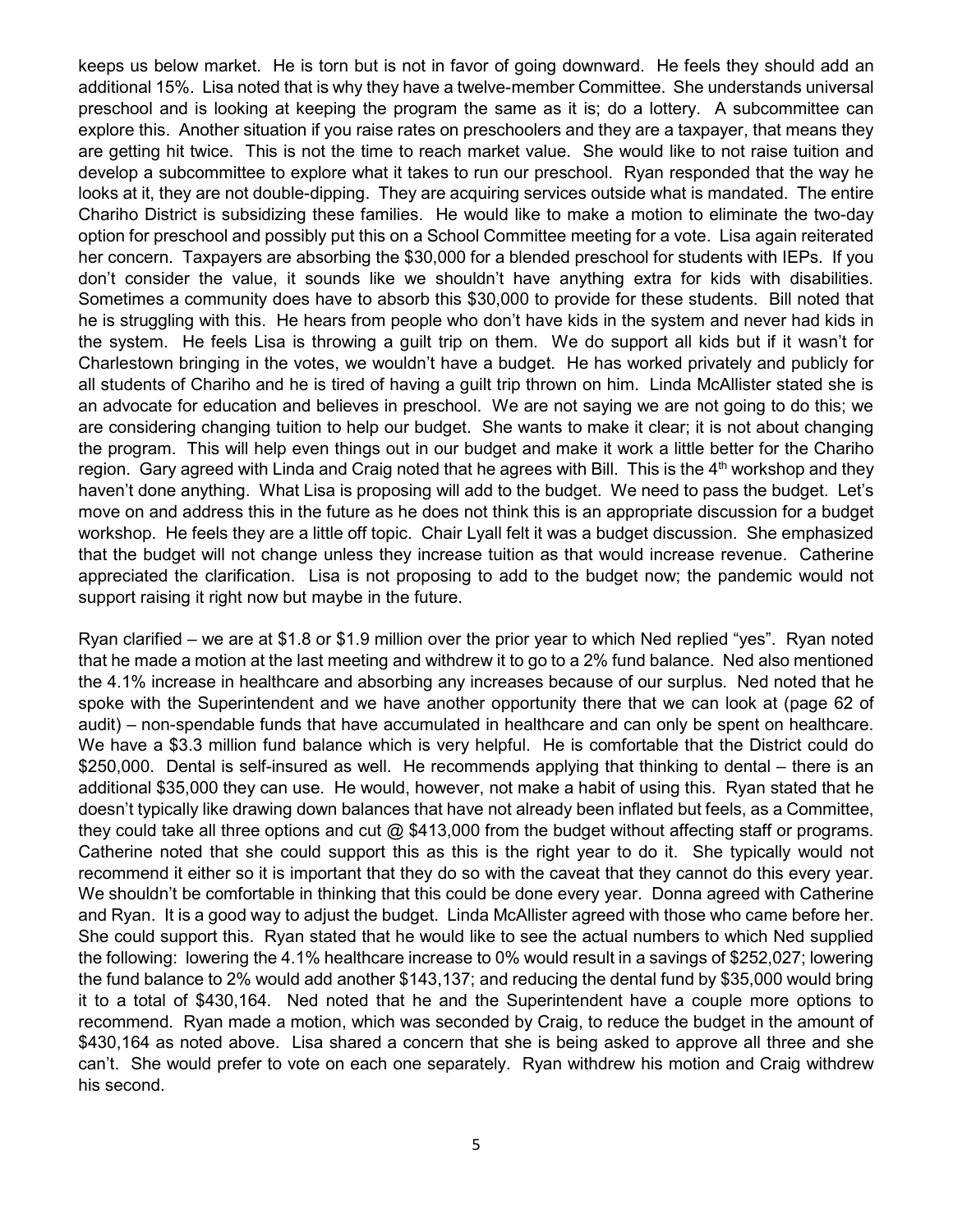Ryan Callahan made a motion, seconded by Craig Louzon and it was

VOTED: To reduce the fund balance to 2% for a total of \$143,137. In favor: Abbott, Callahan, Chambers, Day, Giusti, Liguori, Louzon, Lyall, McAllister and Reynolds. Opposed: Macaruso and Spears. The motion carried by a vote of 10 in favor with 2 opposed.

Ryan Callahan made a motion, which was seconded by Gary Liguori, to reduce healthcare inflation from 4.1% to 0% for a total of \$252,027. Craig was curious before they proceeded as to what the other options are to see if they can play with the numbers but the motion was made so he will wait.

Ryan Callahan made a motion, seconded by Gary Liguori and it was VOTED: To reduce healthcare inflation from 4.1% to 0% for a total of \$252,027. In favor: Unanimous.

Ryan Callahan made a motion, seconded by Craig Louzon and it was VOTED: To reduce the dental premium by \$35,000. In favor: Unanimous.

Ned shared a few other ideas. The recent RIDE ruling regarding a change to CTC transportation if a CTC program was the same in each of the two schools has not been enacted. RIDE is now considering all these CTC programs unique. Gina commented that RIDE has not developed a criteria but is allowing districts to appeal. We are not sure if Westerly will appeal this. Ned added that we had \$20,000 in Section 4, Row 5812 for transportation but he feels comfortable reducing this by \$15,000 as the ruling was only supposed to affect students that start after January and incoming freshmen. Gina added that the Committee can wait until March to decide on this as we will know by February 15 if any district is appealing. Donna asked if this will affect students going out of Chariho to which Gina explained only if they can prove the programs are the same. We do have students going to South Kingstown, Narragansett and North Kingstown. Director Auth, she and Jon have been in communication and Director Auth is comfortable with the fact that he can prove our programs are superior. Bill stated that The Met School is continually being referred to as a Charter School. The State of RI does not list it that way. How does this affect students who transfer as a sophomore or a junior? Ned noted that they would be covered to which Gina added that once they apply to a program, they would be considered a "new" student. You will see more debate around this. Craig commented that in today's Express newspaper, Narragansett and Westerly had big ads for their CTC programs. He remembers when we had this fight which is still a lawsuit. RIDE had on their website something similar and they pulled it down when they found out we were using it for our lawsuit. He thinks it is a great idea to save \$15,000. Ned noted that the other idea was in Section 4, page 31, line 5874. They can reduce DCYF placements by one. This too is a risk. Ryan asked Ned to walk him through the logic. You put in two because you saw a potential need. Why are you comfortable now removing one? What is the monetary impact? Ned explained it is \$55,000 for one placement. We put \$110,000 there to which Gina added that this was based on the trend they were seeing. Ned noted that financial pressure had them revisit this and they are willing to take the risk. Ryan stated that if the need arose, we will have to support the placement so it is a risk but he is fine with both reductions. He sees this as them sharpening the pencil on the budget process. George commented that he helped run the out-of-state placements for DCYF and DCYF had to seek approval from an LEA before they could make the placement. Do you have a say in this to which Gina replied that they notify the LEA but we don't have a say. We had names attached to the two placements and we haven't seen less than two. Placements have increased as have costs. DCYF is advocating the State require that districts pay for all as IEP students. Linda McAllister felt it might be a little too early to vote on these if they have until March. Catherine questioned if this was for homeless students to which Gina clarified that it is mainly foster children that may be placed with a foster family in district and it is in the child's best interest to continue attending their current school. Catherine asked if the student could be moved after they were placed to which Gina responded that this is a case by case situation.